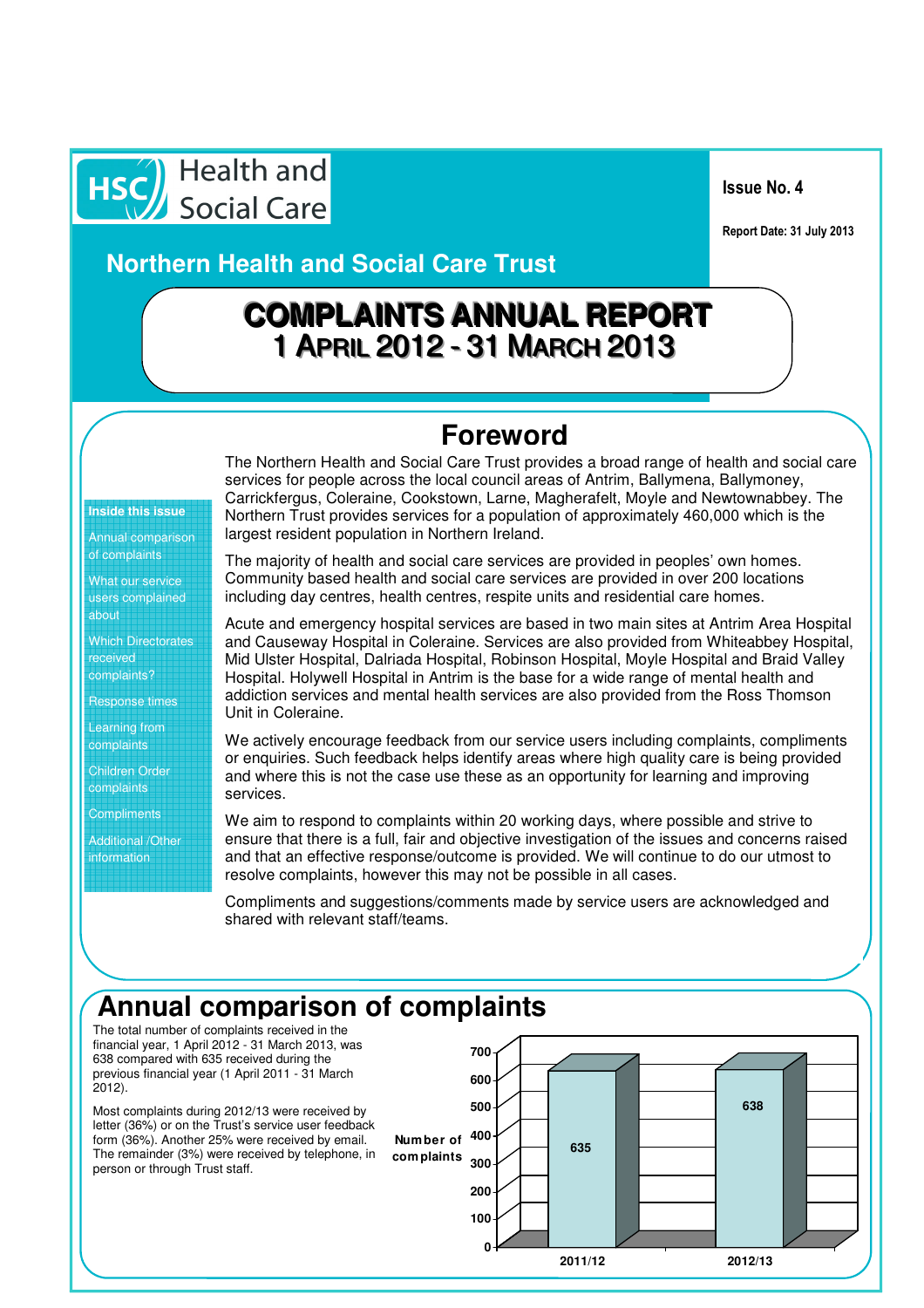# **What our service users complained about**

| Subject                                       | Number | Percentage | 638 complaints were<br>received in total. This<br>equates to 856 issues.<br>Of the 638 complaints<br>received, 69 were<br>re-opened during the<br>2012/13 financial year<br>$(10.8\%)$ . |
|-----------------------------------------------|--------|------------|------------------------------------------------------------------------------------------------------------------------------------------------------------------------------------------|
| Treatment & Care, Quality                     | 237    | 27.7%      |                                                                                                                                                                                          |
| Staff Attitude/Behaviour                      | 127    | 14.8%      |                                                                                                                                                                                          |
| Communication/Information to Patients         | 91     | 10.6%      |                                                                                                                                                                                          |
| Policy/Commercial Decisions                   | 62     | 7.2%       |                                                                                                                                                                                          |
| Professional Assessment of Need               | 54     | 6.3%       |                                                                                                                                                                                          |
| Clinical Diagnosis                            | 39.    | 4.6%       |                                                                                                                                                                                          |
| Appointments (Delay/Cancellation) Outpatients | 35     | 4.1%       |                                                                                                                                                                                          |
| Waiting Times (A&E Departments)               | 27     | 3.2%       |                                                                                                                                                                                          |
| Hotel/Support/Security Services               | 25     | 2.9%       |                                                                                                                                                                                          |
| Discharge/Transfer Arrangements               | 23.    | 2.7%       |                                                                                                                                                                                          |
| Other                                         | 136    | 15.9%      |                                                                                                                                                                                          |

# **Which Directorates received complaints?**

46.1% of the complaints received during 2012/13 were in relation to services within the Acute Hospital Services Directorate. Specialties across the whole Trust receiving the highest number of complaints included Community/Primary Care, Emergency Medicine, General Medicine, Mental Health Services, Family & Child Care, Outpatients and Acute Facilities.



**Acute Hospital Services D** Children's Services **■** Finance Mental Health & Disability **Services □ Planning, Perf Management** & Supp Services Primary Care & Comm Care for Older People's Services □ Director of Nursing **□ Medical & Governance**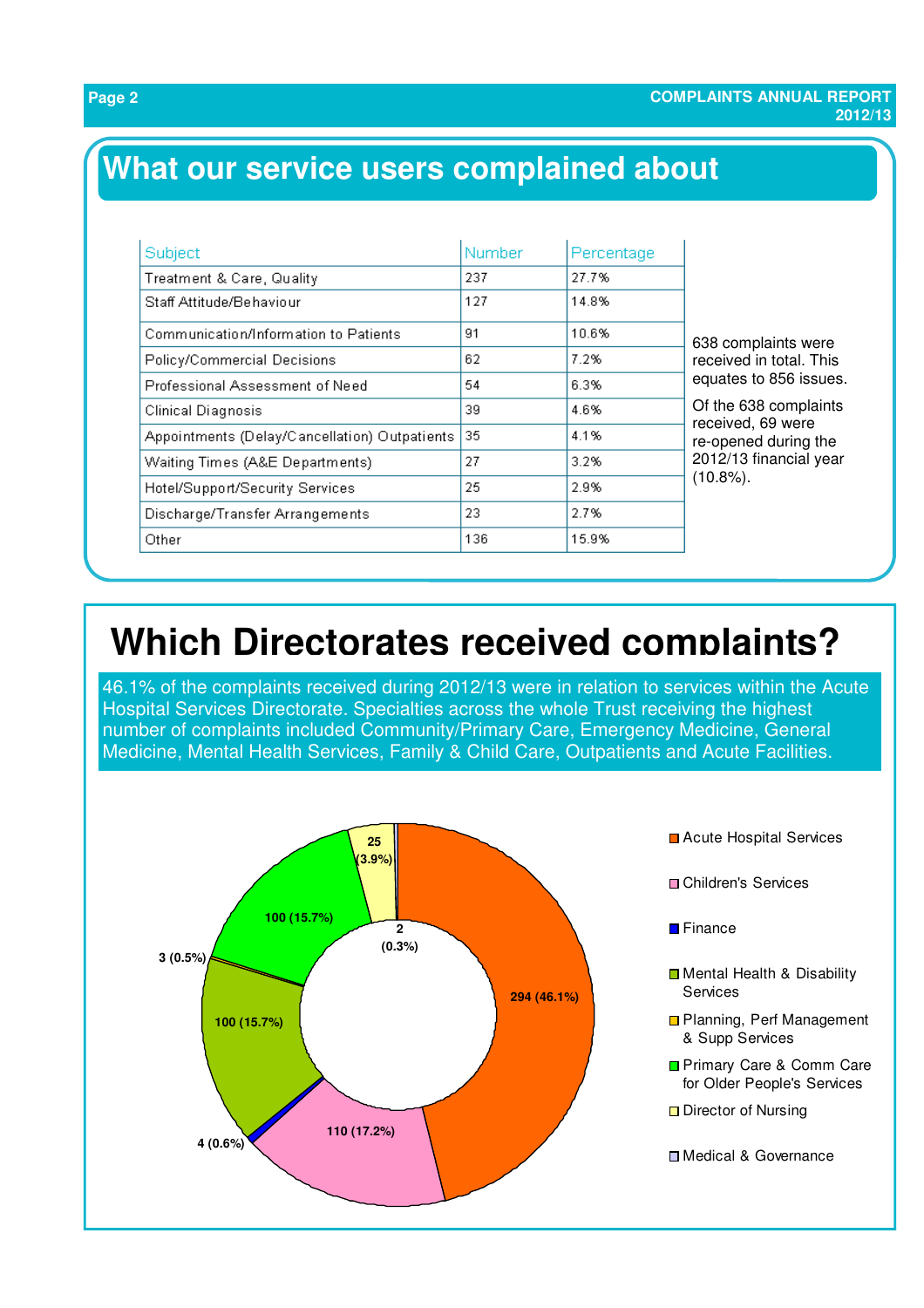## **Response Times**

The HSC Complaints Procedure outlines that complaints should be acknowledged within 2 working days and that complaints should be responded to within 20 working days, if at all possible.

Various factors can impact on the Trust's ability to meet response times - investigations into complex complaints can be time consuming, staff may be on annual leave or sick leave or information may be awaited from other agencies.

66% of complaints were responded to within 20 working days in the 2012/13 financial year compared to 72% in the 2011/12 financial year.

|                                         | Number of complaints | Percentage |
|-----------------------------------------|----------------------|------------|
| $\lambda$ cknowledged < 2 days          | 633                  | 99%        |
| $\sqrt{\frac{1}{1}}$ Response < 20 days | 419                  | 66%        |

#### **Monitoring, Reporting, Learning**

Performance management reports pertaining to complaints response times were produced monthly by Directorate. Quarterly complaints reports were produced which were considered by various Committees within the Governance Accountability Framework including Governance Management Board and the User Feedback & Involvement Committee. Such information is also cascaded within Directorates and shared with the Patient and Client Council.

Learning from complaints is an important element within the Trust's Complaints and Service User Feedback Policy and Procedure. From 1 June 2012 onwards a Learning Alert from Complaints Form was introduced. Some examples of learning/action identified in completed Learning Alert Forms are as follows:

- Patient attended hospital after an ankle injury. X-ray of ankle requested by referrer. Film reported by Radiologist. X-ray taken did not demonstrate the site of the fracture. **Learning Point:** Referrers to be made aware to request proper investigation. Radiographers to include lower third of tib and fib on ankle x-rays. **Action:** Memo issued to Radiographers to include lower tib and fib on all ankle views. Action taken by Emergency Department regarding appropriateness of examinations requested.
- Waiting times at Haematology Clinic for patients requiring treatment. Patients all seem to be given appointment for the same time. Patient seen by 3 different doctors as consultant under who he is registered has retired. Letters informing patient of appointment are sent out very late. **Learning Point:** Appointment scheduling for treatment reviewed and adjusted to accommodate treatment mix at clinic. Communication improved – patients informed if waiting times exceed 30 minutes. **Action:** Clinic template reviewed. Nurse allocated to deal with a specific group of patients requiring a specific treatment on the day. Booking of appointments reviewed and actions needed agreed. Continue to try to recruit Haematology Consultant
- Parent expressed concern that she had not received copy of social worker's UNOCINI report, prior to commencement of review Child Protection Case Conference within the timeframe as per regional child protection procedures. Social worker had very recently assumed case responsibility and although did provide UNOCINI within reasonable period, it transpired that the UNOCINI provided was in respect of a previous conference. **Learning Point:** Social worker acknowledged error and will ensure that more care will be taken in the future to ensure that the appropriate UNOCINI version is made available. **Action:** Chairperson apologised to parent in respect of the oversight. Additional time was facilitated before start of Child Protection Case Conference to enable parent to read report which she agreed. However parent later was of the view that this arrangement did not allow sufficient time to read and comment on the report. Child Protection Case Conference was adjourned for 2 weeks in order to facilitate time as per the parent's concern.
- The night time support service for a client was changed from an independent provider to the Trust's Homecare Service however appropriate documentation was not completed in a timely way which resulted in a lack of night time service. The family were unable to source out of hours support as contact numbers left in client's home appeared to be out of date. **Learning Point:** Social work staff reminded to complete all documentation in a timely way to ensure that there are no gaps in service provision. Documentation to start homecare services should be completed in advance or at the same time as documentation to cease service provision where a change in service provider is being facilitated. **Action:** Learning shared across all social work teams

### **Children Order complaints**

Four Children Order complaints were received between 1 April 2012 and 31 March 2013 which were investigated as per the Children Order Complaints Procedure. The timescale for responding to Children Order complaints is 28 days. In all cases this timescale was met. These complaints were responded to within 7 (2 complaints), 19 and 20 days.